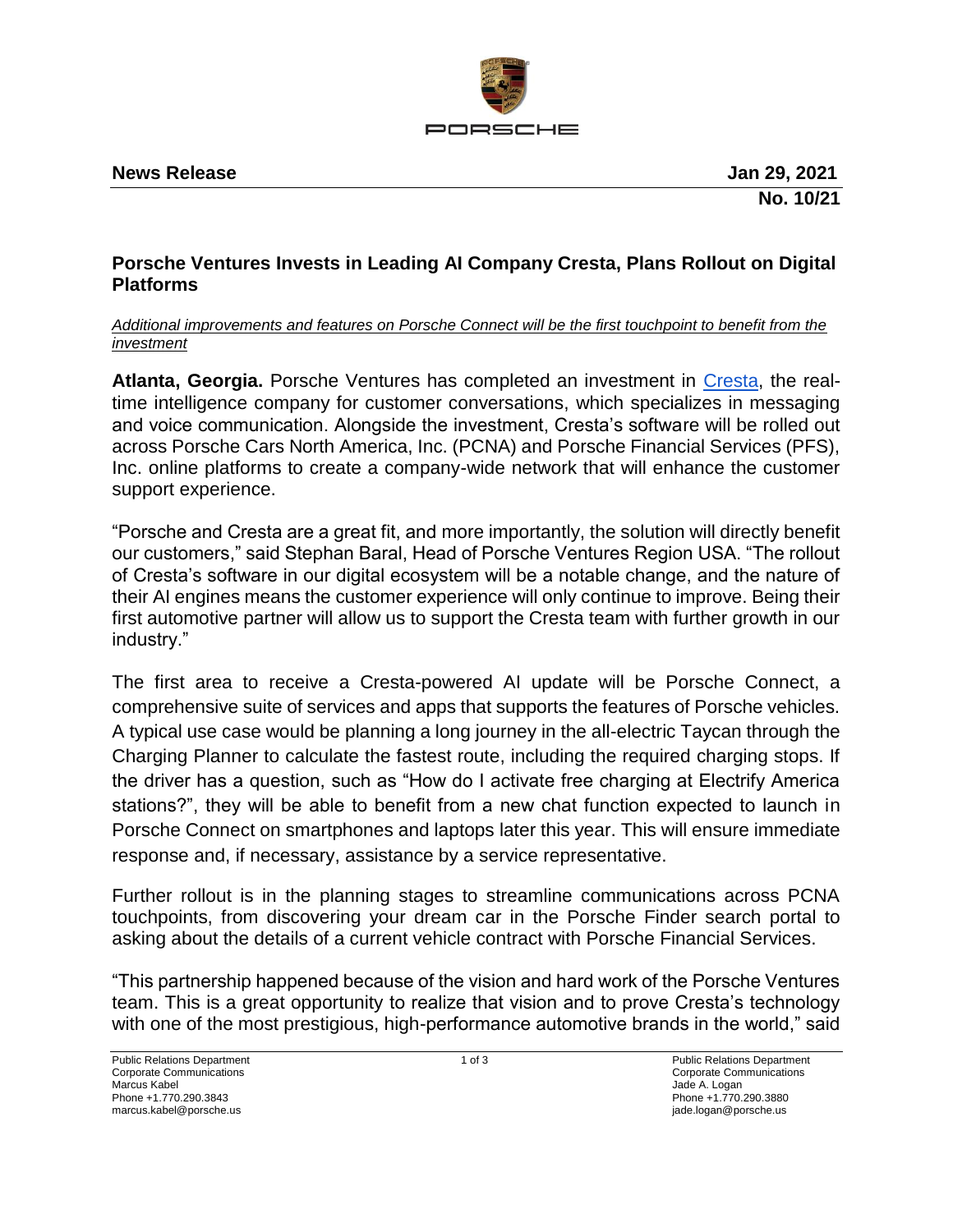

## **News Release Jan 29, 2021**

**No. 10/21**

Zayd Enam, CEO and co-founder of Cresta. "2020 accelerated digital transformation across every industry, led by an overwhelming surge in digital interactions. Cresta enables brands to make the most of and learn from every customer conversation in this fast-changing world."

Cresta's solution can handle inquiries independently and also connect customers with representatives when needed. Furthermore, Cresta can improve the help provided by customer service personnel who are offered real-time coaching and automated assistance as they interact with customers. Internal research has shown that Porsche owners expect digital options to connect with the company, including online chat, which is also in demand by dealers.

Porsche Ventures engages with top entrepreneurs across the globe using regional investment teams. Through its global presence with different locations in key technology ecosystems, Porsche Ventures is an active part of the international digital scene and extremely well networked. This enables promising startups to be identified worldwide at an early stage.

## **About Porsche Cars North America, Inc. | One Porsche Drive, Atlanta, GA 30354 USA**

Established in 1984, Porsche Cars North America, Inc. (PCNA) is the exclusive U.S. importer of the Porsche 911, 718 Boxster, 718 Cayman, Macan, Cayenne, Panamera and Taycan. Headquartered in Atlanta, Georgia, since 1998, PCNA is also home to the first Porsche Experience Center in North America featuring a module-based 1.6 mile driver development track, business center, and fine dining restaurant, 356. The company operates a second Porsche Experience Center near Los Angeles. That 53-acre complex features a driver development track with eight educational modules totaling 4.1 miles, a business center, and Restaurant 917. PCNA supports 192 independently owned and operated Porsche dealerships in the U.S., including supplying parts, service, marketing, and training. They, in turn, work to provide Porsche customers with a best-in-class experience that is in keeping with the Porsche brand's 70-year history of leadership in the advancement of vehicle performance, safety, and efficiency. PCNA is an indirect wholly-owned subsidiary of Porsche AG, which is headquartered in Stuttgart, Germany.

At the core of this success is Porsche's proud racing heritage that boasts some 30,000-plus motorsport wins to date.

Follow us: [twitter.com/porsche](http://twitter.com/porsche) | [facebook.com/porsche](http://facebook.com/porsche) | [instagram.com/porsche](https://instagram.com/porsche?igshid=n2ejm9hxrmpk) [facebook.com/PECAtlanta](https://www.facebook.com/PECAtlanta/)[|instagram.com/pecatl](https://instagram.com/pecatl?igshid=g22ei17d3nix)[|facebook.com/pecla](https://www.facebook.com/PorscheExperienceCenterLosAngeles/) | [instagram.com/pecla](https://instagram.com/pecla?igshid=unvn46lrvjtj)

Photos and video footage are available to accredited journalists on the Porsche Press Database at [http://press.porsche.com/.](http://press.porsche.com/)